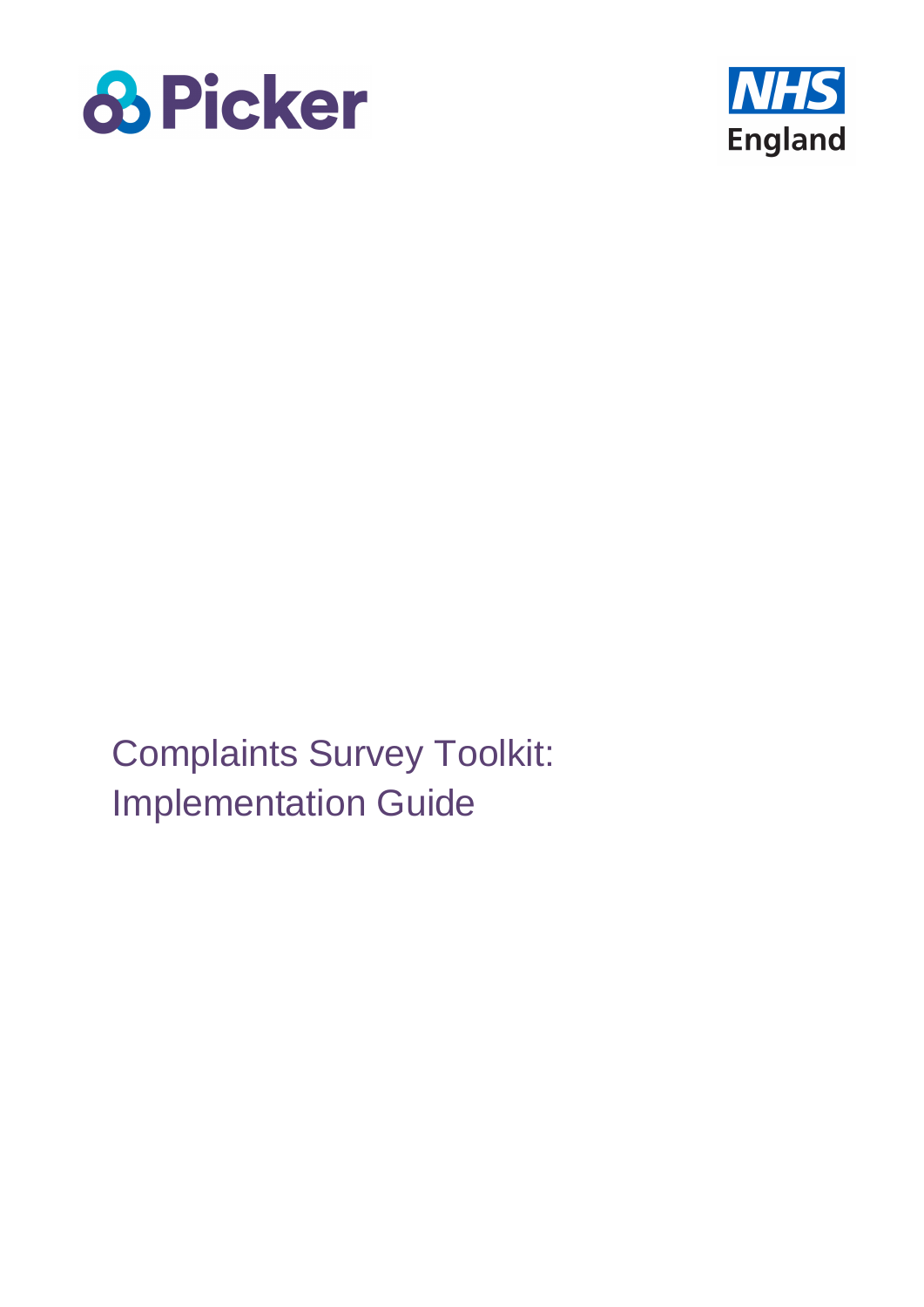# **Contents**

| About this handbook                                       |    |
|-----------------------------------------------------------|----|
| Background                                                |    |
| <b>Timeline</b>                                           | 2  |
| Sampling                                                  | 5  |
| Materials and practicalities                              | 5  |
| Questionnaire and covering letters                        | 5  |
| The Mailings                                              | 6  |
| First mailing                                             | 6  |
| Second mailing                                            | 7  |
| Sending out paper questionnaires and the reminder mailing | 9  |
| <b>FREEPOST address</b>                                   | 10 |
| Survey helpline                                           | 10 |
| Language Line (optional)                                  | 10 |
| Data Protection and Confidentiality                       | 11 |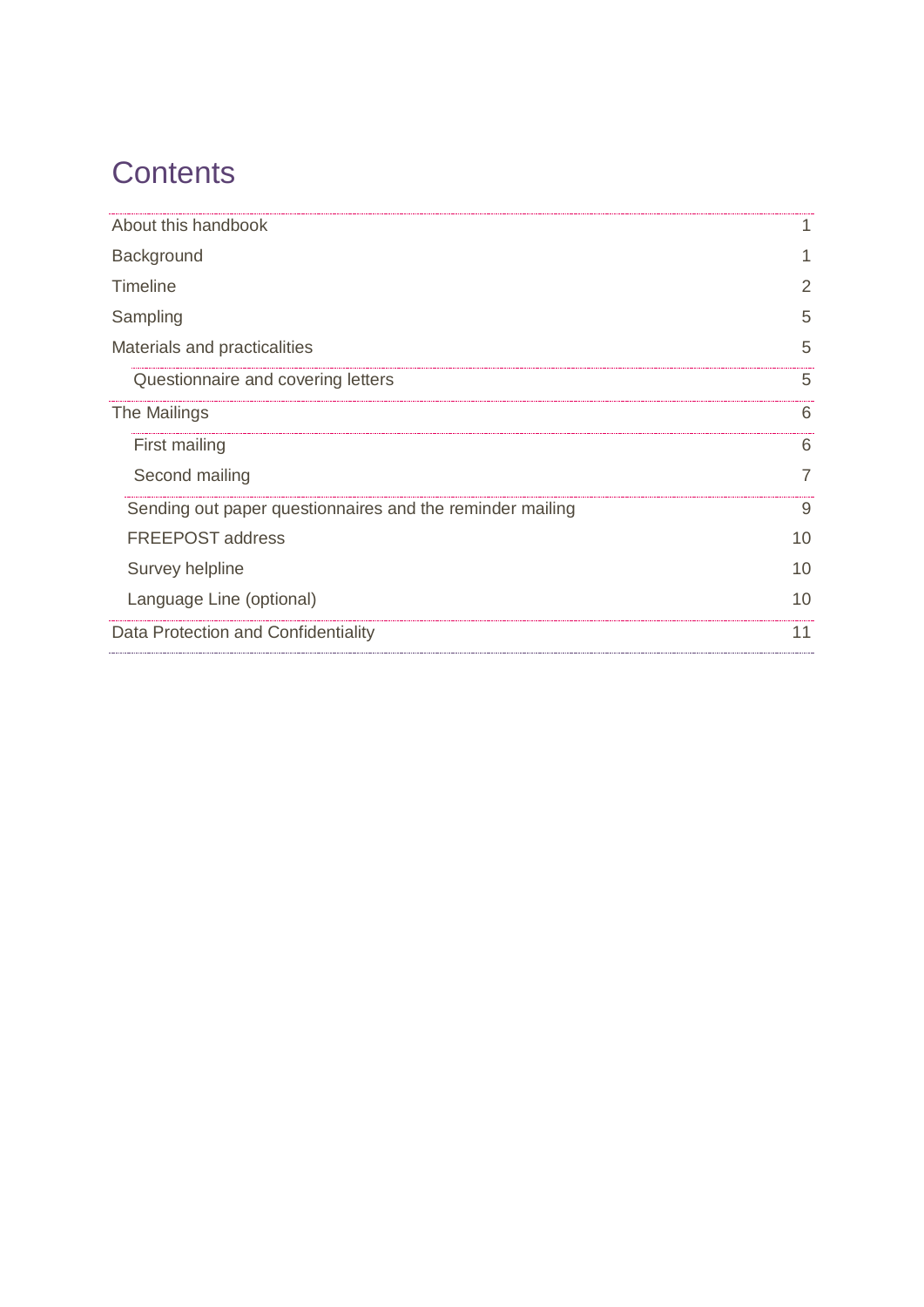## <span id="page-2-0"></span>About this handbook

This Implementation Guide is a handbook, part of the Complaints Survey Toolkit, designed to assist health and social care organisations in implementing the survey with the aim to collect feedback from their complainants using a robust survey tool. The survey can be implemented as a postal survey, an online survey or as both.

## <span id="page-2-1"></span>**Background**

The report of the Francis Inquiry into the failings at Mid Staffordshire NHS Foundation Trust was published in February 2013 and placed heavy emphasis on the need, across the NHS, for organisations to recognise the importance of patient complaints and to create robust systems and cultures that were able to deal with and learn from them.

In November 2014 'My Expectations For Raising Complaints And Concerns' was published. The report documented the findings from research, conducted by an independent research company with service users, advocacy groups and national bodies. It identified a need for measurement tools that allow health and social care services to measure the experience of those wanting to raise concerns or make a complaint.

This Complaints Survey will allows organisations to survey complainants in a consistent and systematic way. It provides:

- a means of recording how complainants experience the complaints system and the extent to which the organisation learns from complaints.
- a resource that NHS and social care complaints managers can use to assess effectiveness of their approach to complaints.
- a resource that senior executives can use to scrutinise complaint handling and take steps to improve complaint handling.
- a way for commissioners to hold providers to account locally for how they handle complaints.
- a way to drive improvements in complaint handling and resolution.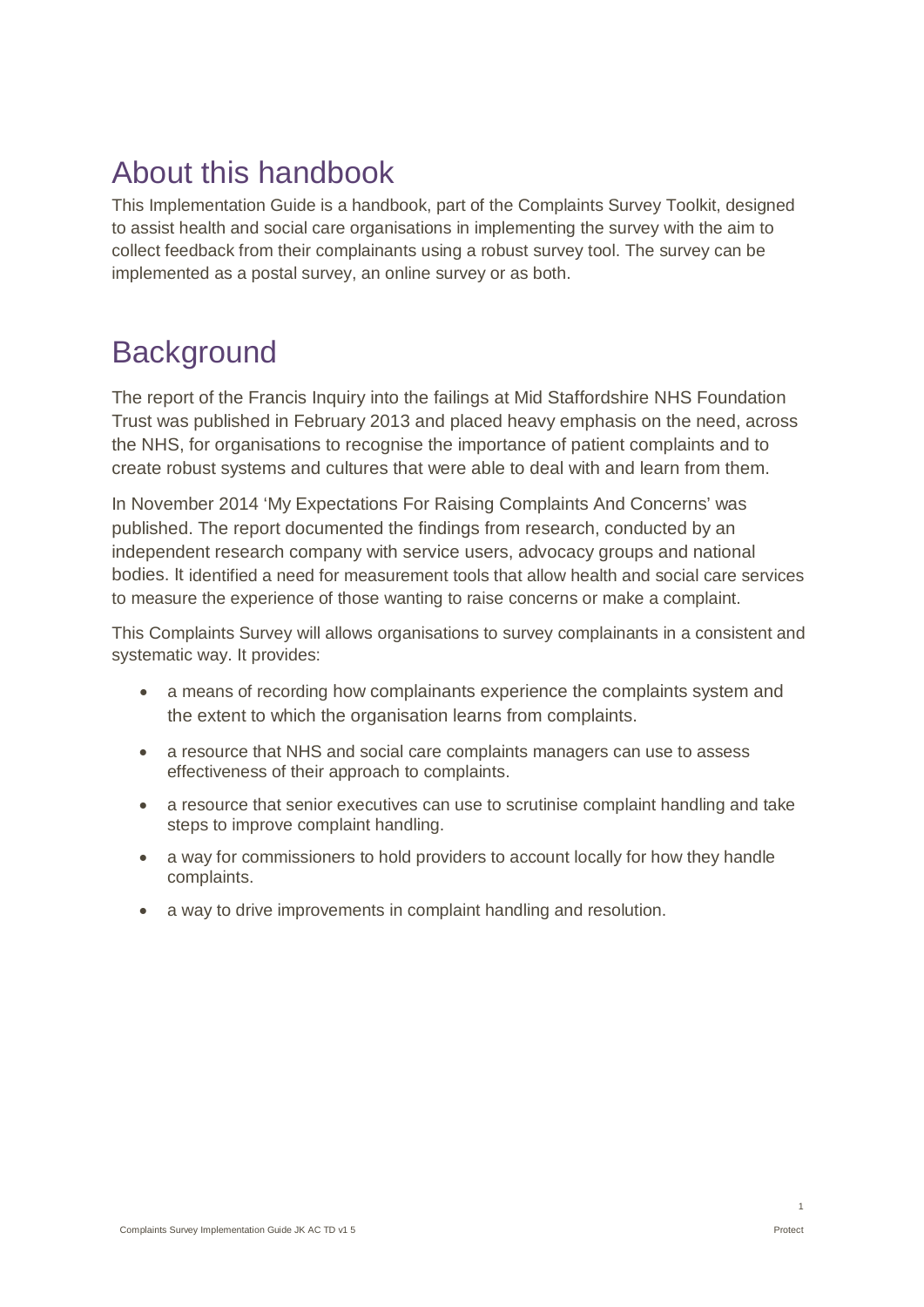## <span id="page-3-0"></span>**Timeline**

The survey is intended to be implemented as a rolling survey with a new sample of complainants being drawn once every two weeks. The complainants included in the sample should be those complainants who have received their outcome 4-5 weeks prior to sampling.

All complainants should be notified in their acknowledgement letter and outcome letter about the survey and should be given the information to opt out if they do not want to receive this survey. Therefore we recommend adding the following sentence in your standard acknowledgement letter as well as the outcome letter (please replace the 'XXX' with a telephone number):

#### **Post-outcome survey only**

#### *Acknowledgement and outcome letter text*

*'We may send you a survey about the complaints process after you receive your outcome. If you would not like to receive this, or if you have any questions, please contact. XXX.'*

#### **Pre- and post- outcome survey**

#### *Acknowledgement letter text:*

*'We may send you a survey about the complaints process to understand your experiences. This will be sent in two parts – before and after you receive your outcome. If you would not like to receive either of these surveys, or if you have any questions, please contact XXXX'*

#### *Outcome letter text:*

*'You may have already received a survey from us about your experiences so far. We will send you the second part of this questionnaire following this response. If you would not like to receive this, or if you have any questions, please contact XXX'*

All complainants in your sample will be contacted by post or email. Please note that each complainant should be contacted through **one** method only, by post with the paper-based questionnaire or by email with a link to an online survey. There will be 2 mailings - an initial mailing followed by one reminder to non-responders with a gap of 2 weeks between the mailings.

Figure 1 below provides an illustration of the survey timetable for a 12 week period.

Once you have decided the start date for fieldwork (week 6 in the timetable below) you should count back 4-5 weeks and sample all complainants who have received their outcome during this two week period, this is Sample A. This is the first sample of people who should be sent a questionnaire.

After two weeks you will need to send all non-responders in Sample A the reminder mailing (see week 8 in the timetable). You will also need to draw your next new sample, Sample B. Again, do this by counting back 4-5 weeks and selecting all complainants who have received their outcome during this two week period, this is Sample B.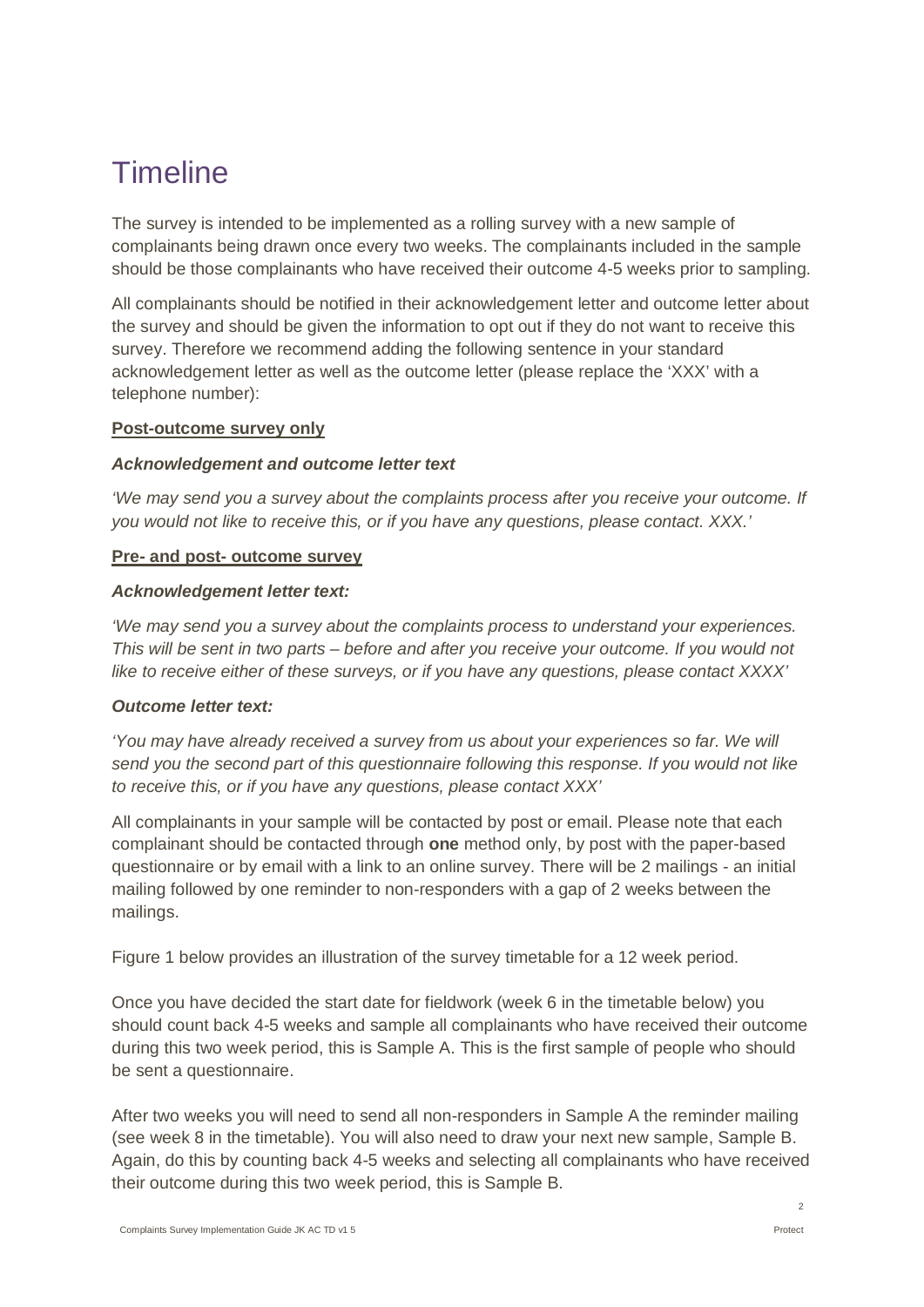Two weeks later (week 10 in the timetable), you will need to send all non-responders in Sample B the reminder mailing. You will also need to draw your next new sample, Sample C. Again, do this by counting back 4-5 weeks and selecting all complainants who have received their outcome during this two week period (weeks 5 and 6 in the timetable), this is Sample C.

This rolling cycle should be followed throughout the year.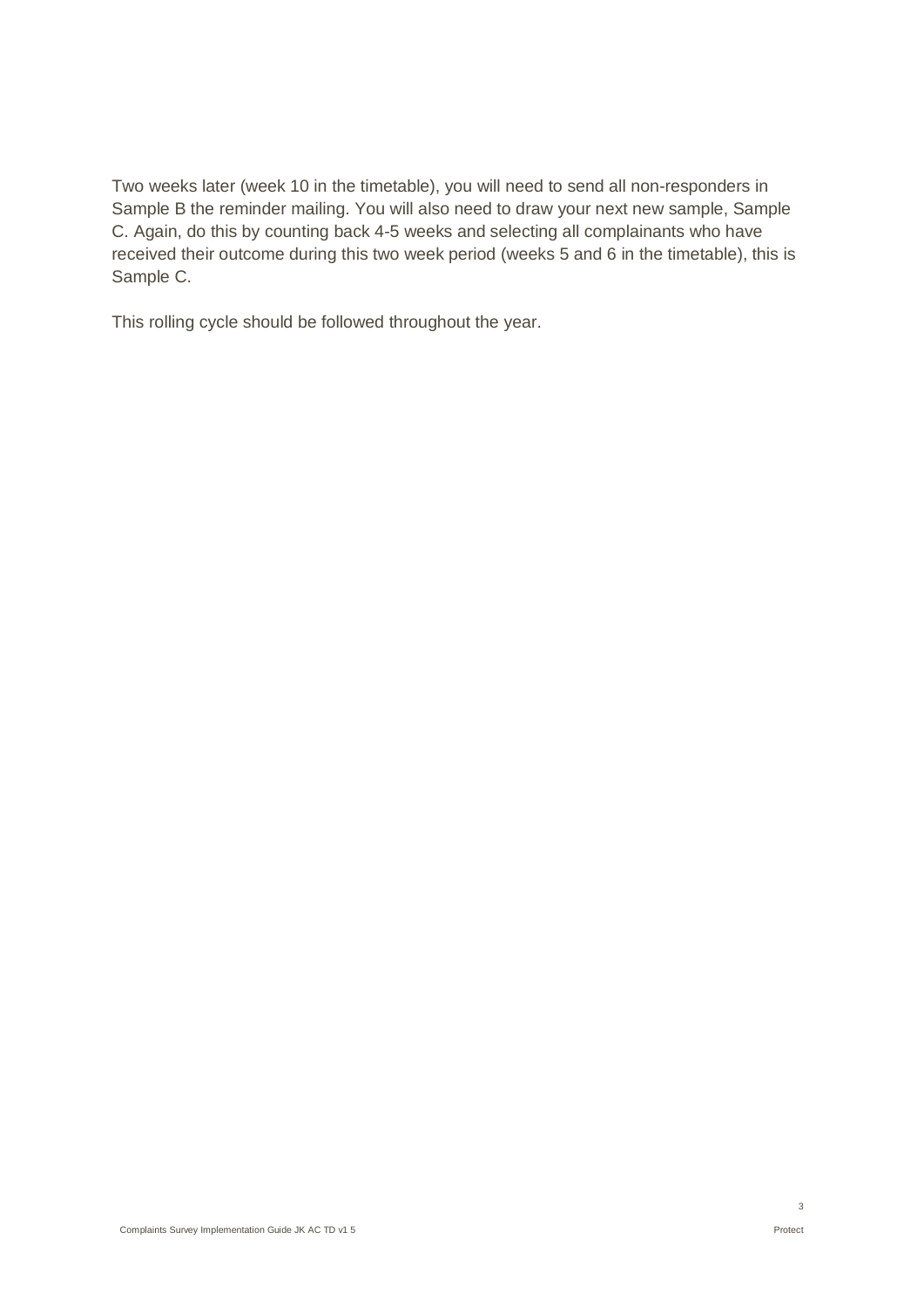

Complaints Survey Implementation Guide JK AC TD v1

5 Protect and the contract of the contract of the contract of the contract of the contract of the contract of the contract of the contract of the contract of the contract of the contract of the contract of the contract of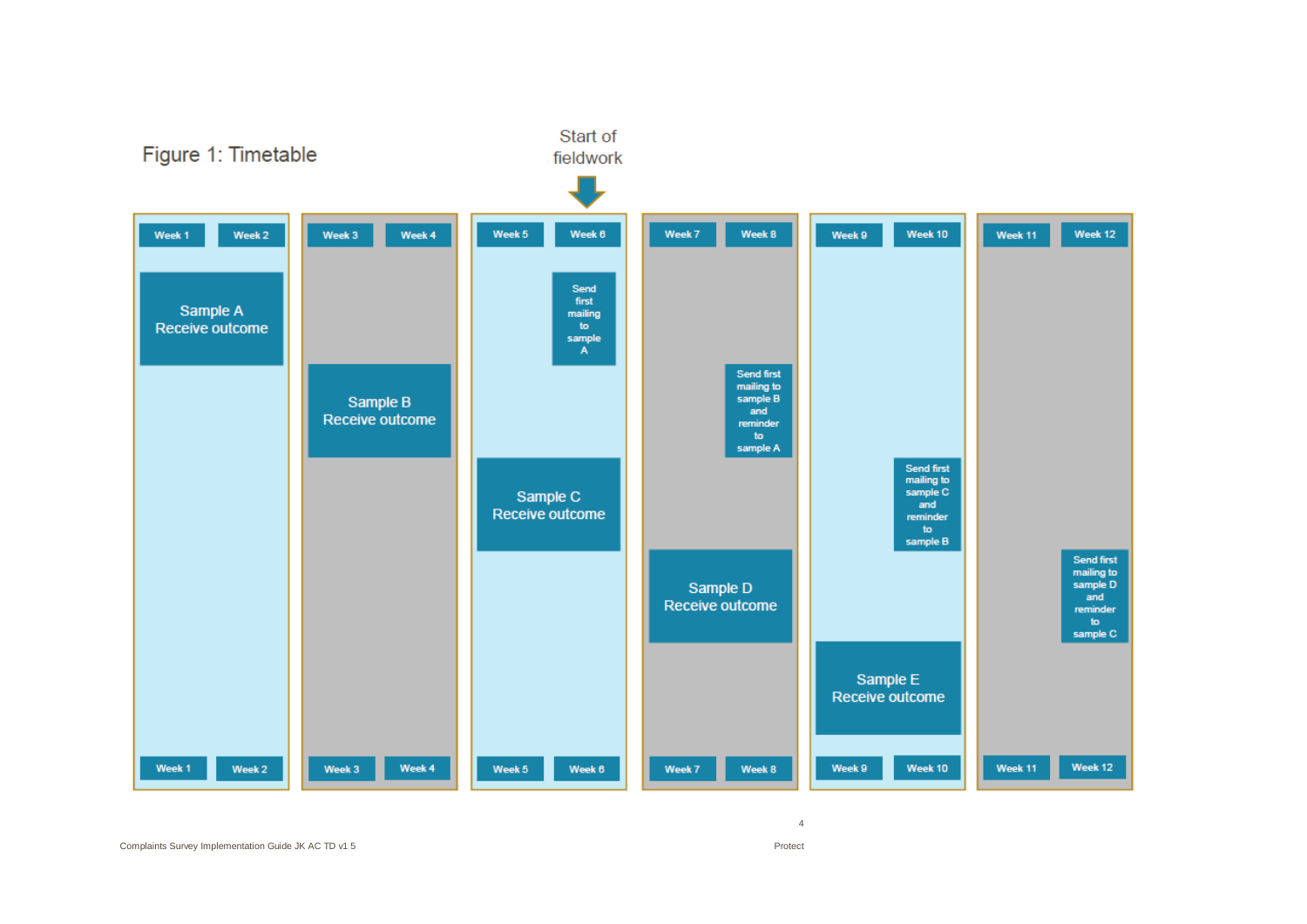# <span id="page-6-0"></span>Sampling

You will need to follow the separate document named '*Sampling Compilation Guide'* to select your sample of complainants who will be sent a survey. If any complainant has indicated that they do not want their records used for secondary purposes (e.g. they have asked to be excluded from all surveys or they do not want their address details being used for any reason other than responding to their complaint), please ensure that these people are excluded from your sample mailing list. This should be checked using your local records.

## <span id="page-6-1"></span>Materials and practicalities

### <span id="page-6-2"></span>Questionnaire and covering letters

The questionnaire is included in this Toolkit. The front page of the questionnaire mentions the purpose of the survey and explains how to fill it in.

The front page also has space for a telephone number to be included if a helpline has been put in place. If it is felt necessary to add in two telephone number, e.g. one for questions and one for opting out calls, this can also be inserted.

Complainants (especially those in primary care) should be made aware that the anonymity of their response is not guaranteed, but instead that their responses will remain confidential to the practice manager/ complaints department and will not be shared with clinicians or care providers.

#### *For paper questionnaires*

 $\overline{a}$ 

On the bottom left side of the front page of the paper questionnaire there is a textbox visible, highlighted in yellow, stating: **INSERT URN HERE** e.g. ABC1001.

Here you have to insert the Unique Reference Number (URN)<sup>[1](#page-6-3)</sup> for every record, this can either be done (i) via mail merging<sup>[2](#page-6-4)</sup> the number on the front page when printing OR (ii) printing a label with the URN for each record and sticking these on the front page individually. Every record will receive one URN which they will keep until the end of the fieldwork.

<span id="page-6-3"></span><sup>1</sup> This field should be a combination of a 3-character code that is identical for every record (you can use a survey code such as 'COM' or if you are an NHS Trust you can use your three-character Department of Health code), followed by a series of 4-digit numbers ascending from **1001** assigned by you e.g. ABC1001. The final 4-character number should be unique for each record.

<span id="page-6-4"></span><sup>2</sup> For more information on the use of mail merge see: [https://support.office.com/en-in/article/Use-mail](https://support.office.com/en-in/article/Use-mail-merge-to-create-and-print-letters-and-other-documents-f488ed5b-b849-4c11-9cff-932c49474705)[merge-to-create-and-print-letters-and-other-documents-f488ed5b-b849-4c11-9cff-932c49474705](https://support.office.com/en-in/article/Use-mail-merge-to-create-and-print-letters-and-other-documents-f488ed5b-b849-4c11-9cff-932c49474705)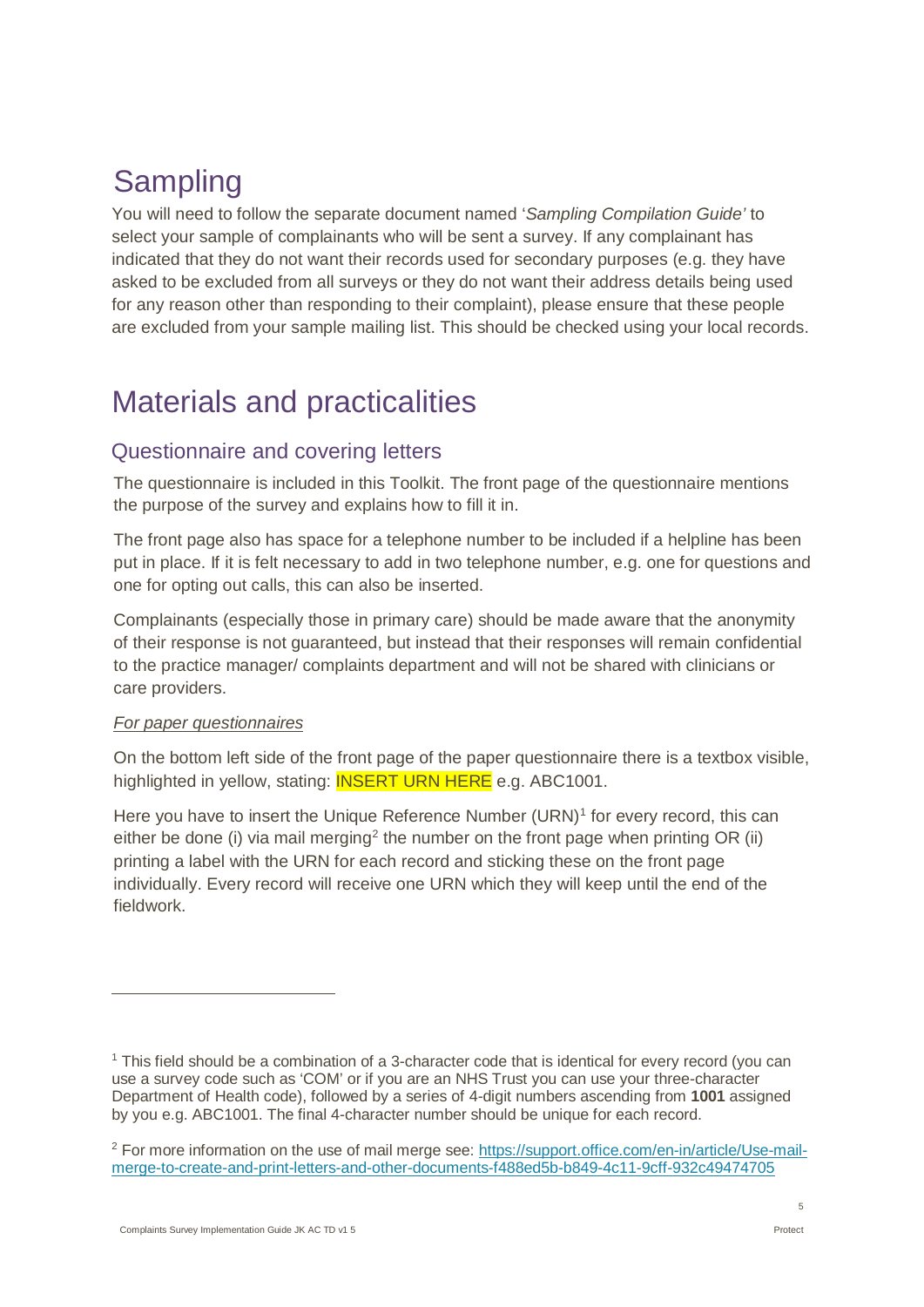The paper questionnaire can be printed in black/white as well as colour. Questionnaires will be sent with the first mailing and with the reminder.

#### *For online questionnaires*

The survey can also be carried out online however please note that the questionnaire should be set up and hosted by the organisation running the online survey. The online questionnaire should contain all the questions seen in the paper version of the questionnaire and all those invited to take part should receive an identical online questionnaire. It is also important that the online survey package you choose logs who has completed an online survey so that reminder emails can be sent to non-respondents only.

#### *Covering letters/emails*

The covering letters/emails for both mailings are available in this toolkit. You will need to add your organisation logo at the top of the letters as well as completing the missing information, such as adding organisation name, survey link (if using an online version) and signatory details. All the areas where this is required are highlighted.

Organisations are encouraged to carefully consider the subject lines used for email invitations. It is important to make sure that these are easily understood. Possible subject lines include: Your experience of making a complaint, or [Organisation Name] Complaints Survey, or Complaints Survey: Invitation.

## <span id="page-7-0"></span>The Mailings

Please remember that each complainant should be contacted through **one** method only, by post or by email.

#### <span id="page-7-1"></span>**First mailing**

The first mailing should be sent to all complainants who received their outcome 4-5 weeks previously. From the Toolkit you will need:

- Printed questionnaires, **numbered with the URN**. The number must match the number on the address label, and the number on the list of complainant details. The Royal National Institute of the Blind recommends the URN be printed in size 14 font and located inside the box on the bottom left side of the front page of the questionnaire
- $\circ$  Mailing 1 covering letter or email template with the relevant fields completed for your own organisation, including your logo/ letterhead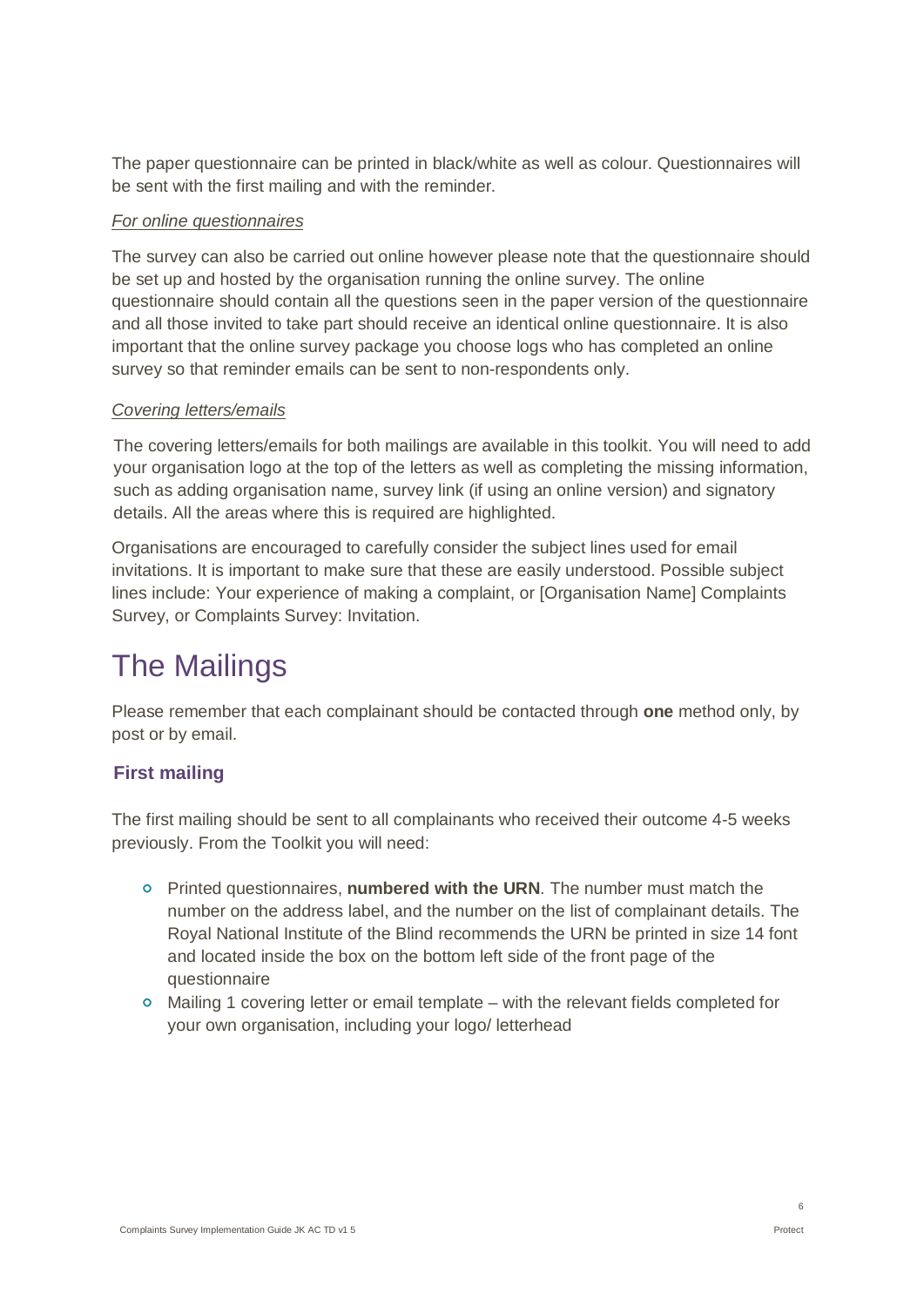$\circ$  Multi-language helpline sheet<sup>[3](#page-8-1)</sup> (recommended but only to be included if a telephone helpline with a link to language-line is being provided)

From your own stocks/resources:

- Envelopes (size A4 or A5) for mailing survey materials to complainants
- **o** Labels for addressing envelopes
- Labels for sender address on reverse of envelopes
- $\circ$  FREEPOST envelopes<sup>[4](#page-8-2)</sup> for return of questionnaires
- **o** Hosted online survey (if being offered as an option)

Once the first mailing has been sent, questionnaires will be returned completed. This data needs to be entered in the '*Data Entry Template'* [5](#page-8-3) .

#### <span id="page-8-0"></span>**Second mailing**

The second mailing should be sent approximately **10 working days** after the first mailing, to all complainants who do not respond to the first mailing (except, of course, those who withdraw). Usually you will need to send reminders to around 55-75% of the original service user sample. The following items are needed:

From the Toolkit:

 $\overline{a}$ 

- Printed questionnaires, **numbered with the URN**. The number must match the number on the address label, and the number on the list of service user details.
- Mailing 2 covering letter or email template with the relevant fields completed for your own organisation, including your logo/ letterhead
- **o** Multi-language helpline sheet (if used in first mailing).

From your own stocks/resources:

- **o** Large envelopes for mailing questionnaires to complainants
- **o** Labels for addressing envelopes
- **o** Labels for sender address on reverse of envelopes
- **o** FREEPOST envelopes for returning questionnaires
- **o** Hosted online survey (if being offered as an option)

<span id="page-8-1"></span><sup>&</sup>lt;sup>3</sup> This document can be found in the toolkit, the languages covered by this document are: Arabic, Bengali, Chinese (Cantonese), Farsi /Persian, Guajarati, Hindi, Kurdish, Chinese (Mandarin), Punjabi, Tamil, Thai, Turkish, Urdu, French, Italian, Polish, Portuguese, Russian, Somali, Spanish.

<span id="page-8-2"></span><sup>&</sup>lt;sup>4</sup> Please see the section 'FREEPOST address' on page 9 for more information

<span id="page-8-3"></span><sup>5</sup> This template is included in the Toolkit, as well as instructions for entering the data in the 'Data Capture Instructions'.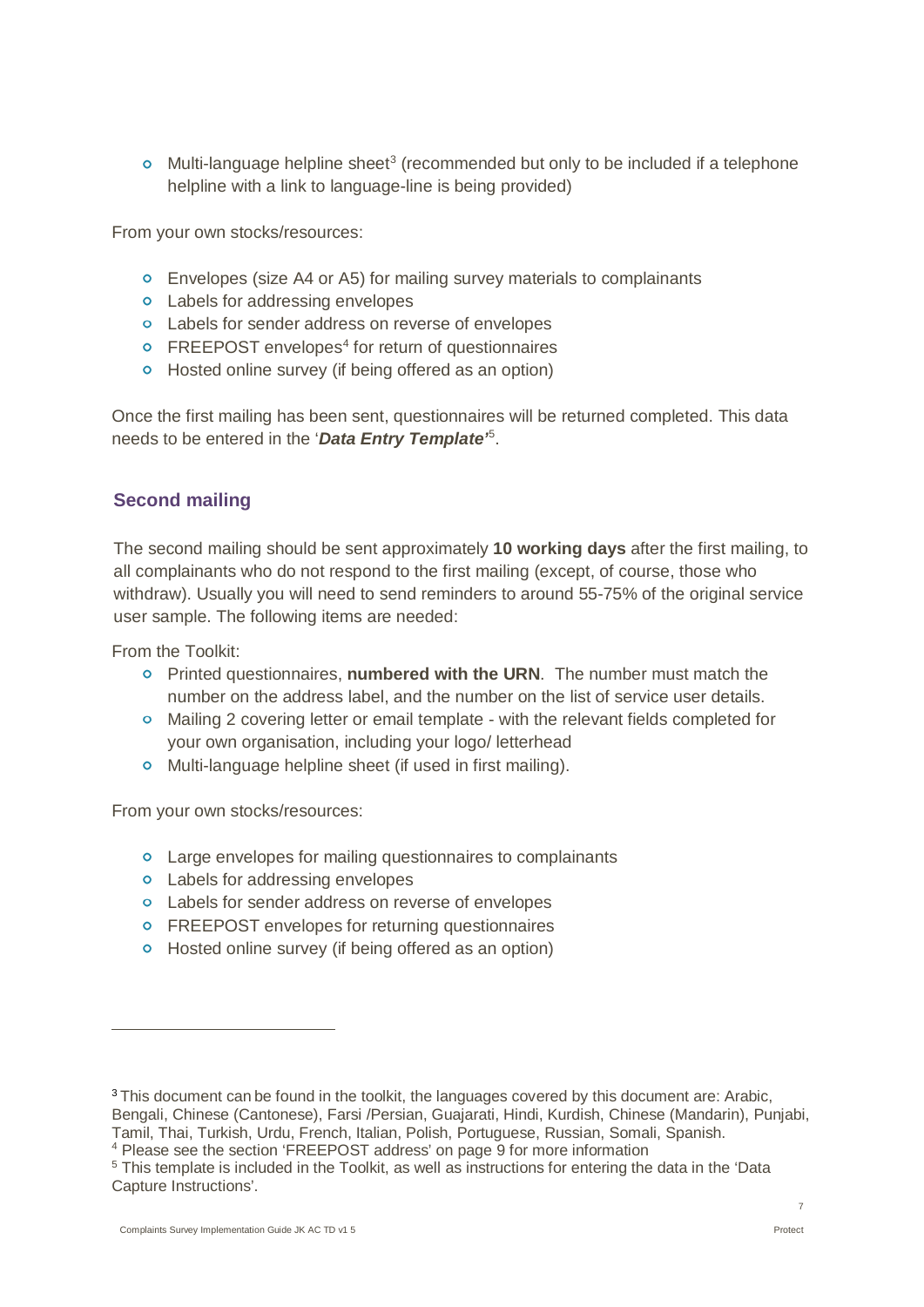To know which respondents to send reminder letters, the '*Data Entry Template***'** should be visited. When a questionnaire is returned, blank (which implies an opt out), or completed, the date and URN should be captured in the entry template, together with the survey status as listed in the table below:

| Code | <b>Survey Status</b>                                                                                  | <b>Action</b>                                                                          |
|------|-------------------------------------------------------------------------------------------------------|----------------------------------------------------------------------------------------|
|      | returned a completed questionnaire                                                                    | Enter survey data in the 'Data entry'<br>template' AND remove from further<br>mailings |
| 2    | survey returned undelivered i.e.<br>wrong postal or email address                                     | remove from further mailings                                                           |
| 3    | deceased                                                                                              | remove from further mailings                                                           |
| 4    | opted out of survey e.g. via returning<br>a blank questionnaire or opting out<br>over the phone/email | remove from further mailings                                                           |
| 5    | not eligible to take part (e.g. haven't<br>made a complaint)                                          | remove from further mailings                                                           |

The 'Outcome Code (survey status)' (Column Q) of this file should be updated **fortnightly**  throughout fieldwork.

When the reminder mailing is due, this column from the '*Data Entry Template***'** is copied in the Outcome Code (survey status) (Column B) of the **'***Mailing File'*, as shown in Table 1. Then the 'outcome' column can be filtered to 'blanks', and these records can be sent the reminder. **We recommend you keep this file encrypted.** Mailing lists of complainants' names and addresses should be **destroyed** when the mailing process is complete.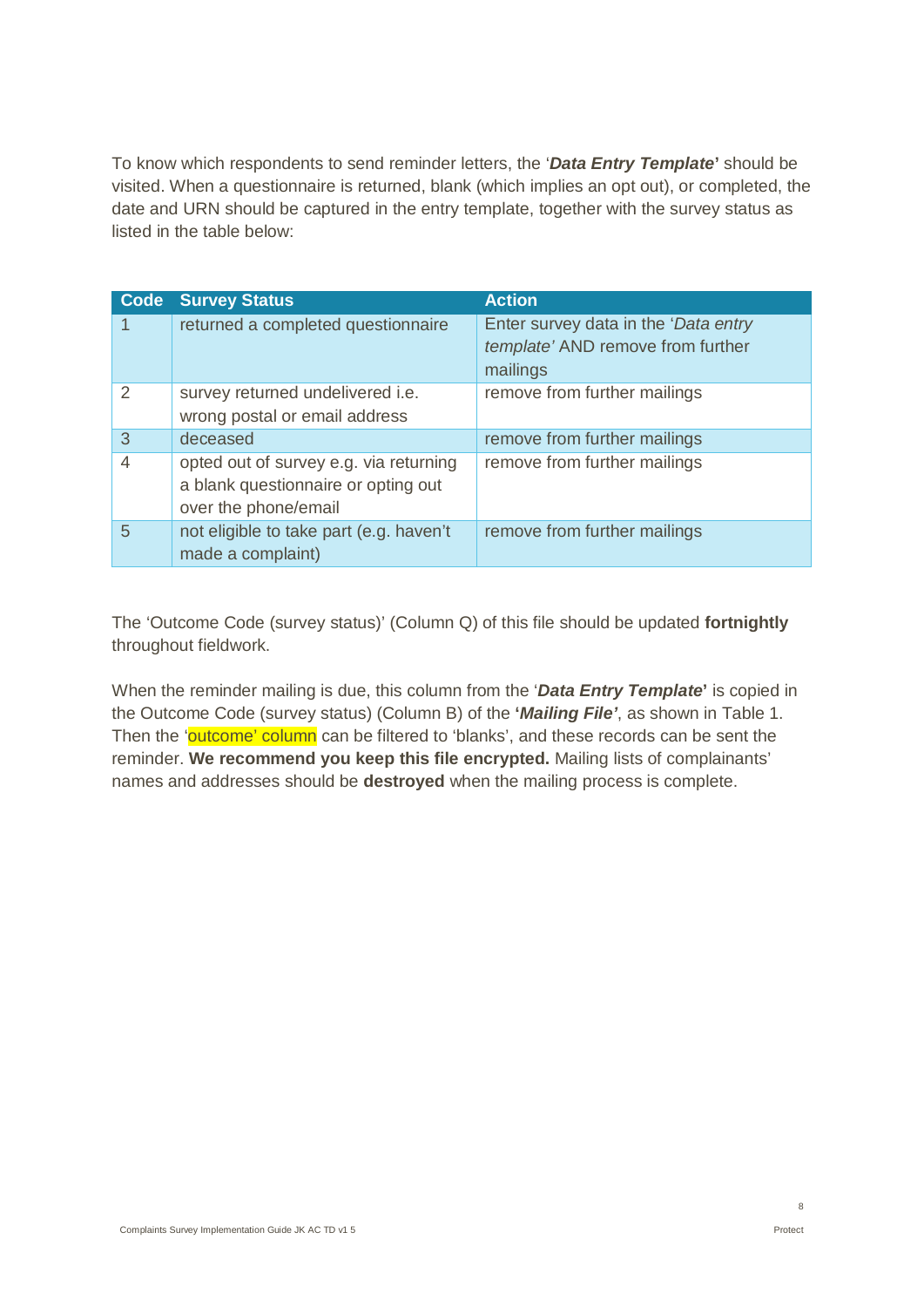#### Table 1 – Example mailing file

| Reference<br>Number<br>Unique | <b>Outcome</b> | Code<br>Title | Name<br>First | Surname | ᠆<br>Address        | $\mathbf{\Omega}$<br>Address    | S<br>Address | $\blacktriangleleft$<br>Address | <b>50</b><br>Address | Postcode               | address<br>Email              |
|-------------------------------|----------------|---------------|---------------|---------|---------------------|---------------------------------|--------------|---------------------------------|----------------------|------------------------|-------------------------------|
| COM1001                       |                | <b>Miss</b>   | Zoe           | Yong    | 6, Street One,      | Swindon                         |              |                                 |                      | AB1<br>1YZ             | Zoe.abb<br>ot@swin<br>don.com |
| COM1002                       | $\overline{1}$ | Master        | Fred          | Yoo     | Flat 2,             | Street Two,<br>Swindon          | Swindon      |                                 |                      | AB <sub>2</sub><br>6XZ |                               |
| COM1589                       |                | <b>Miss</b>   | Daisy         | Ahmed   | 7, Street<br>Three, | Swindon                         |              |                                 |                      | AB4<br>7MX             |                               |
| COM1599                       | $\overline{4}$ | Master        | Ben           | Abbot   | Flat 3,             | Street Four, Swindon<br>Swindon |              |                                 |                      | AB9<br>5ZX             | byoung<br>@flat.co<br>m       |

### <span id="page-10-0"></span>Sending out paper questionnaires and the reminder mailing

Address labels are needed for each complainant. We recommend using the mail merge feature in a word processing package to create the address labels from your database of service user names and addresses. **It is essential that the unique record number (URN) is on each address label,** as this has to be matched with the number on the front of the questionnaire. The label should not include any other information except the complainant's name, address and postcode details, and the unique record number.

#### **Address Label Format**

| First name Surname   |
|----------------------|
| Address 1            |
| Address 2            |
| Address 3            |
| Address 4            |
| Address 5            |
| Postcode             |
|                      |
|                      |
| Unique Record Number |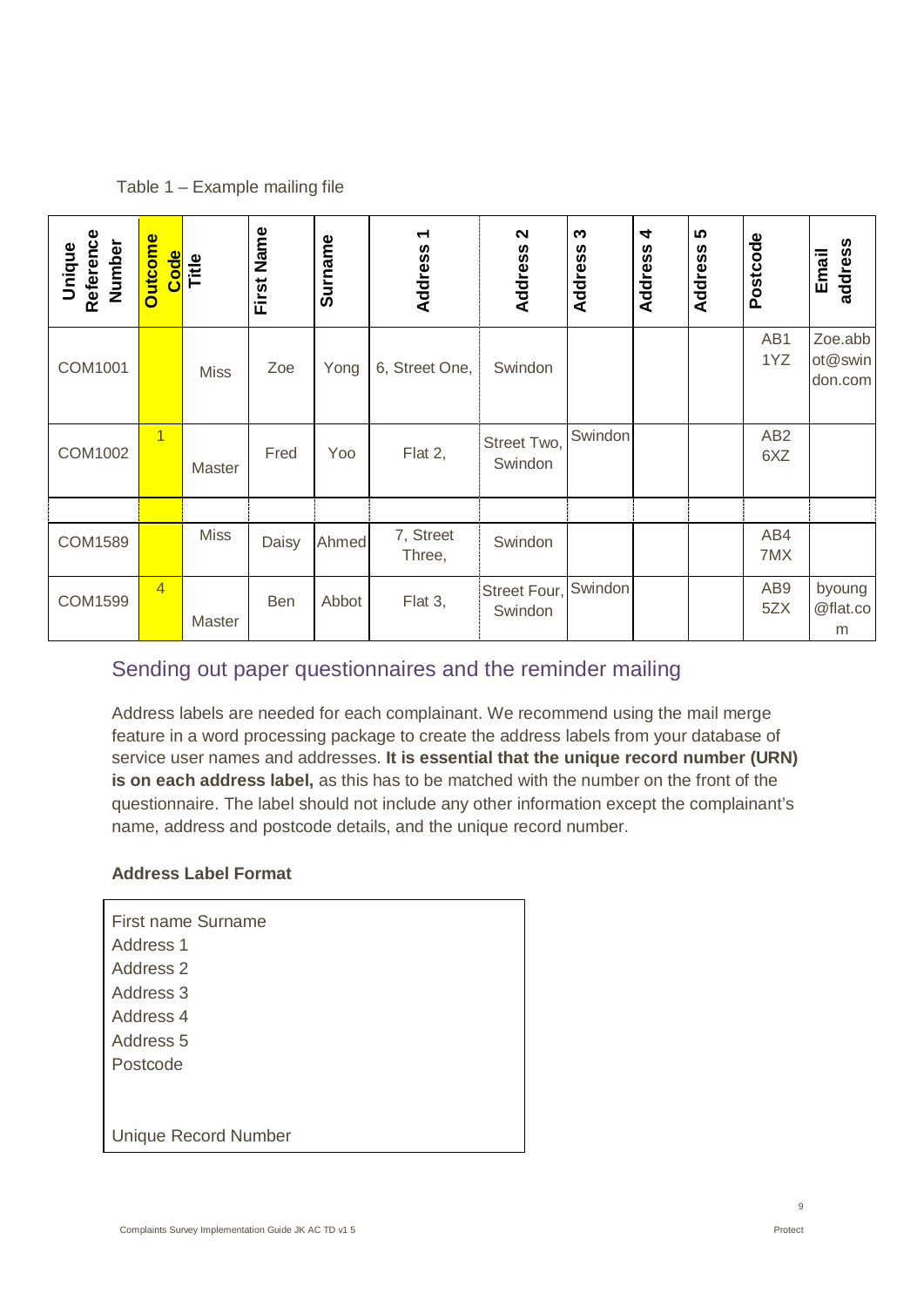**Remember that you should check your own records for deaths before sending out reminders.** 

### <span id="page-11-0"></span>FREEPOST address

A FREEPOST address lets complainants return completed paper surveys at no cost to themselves. After you have paid for the licence, you will only pay for the responses you receive. The FREEPOST address can be printed on the envelopes you send out with the questionnaires. Printed envelopes must comply with Royal Mail guidelines.

Details of how to apply for a FREEPOST licence can be found at the Royal Mail website: [http://www.royalmail.com.](http://www.royalmail.com/)

### <span id="page-11-1"></span>Survey helpline

The covering letter/email to complainants should include a telephone number to call if they have any questions or worries about the survey, or if they would like to opt out. All staff who are likely to take calls should be properly briefed about the details of the survey, and be aware of the questions or worries they are likely to receive. You might want to set up a FREEPHONE line for this purpose.

Upon receiving a call, ask the complainant to tell you their Unique Record Number. This should be (i) on the address label of the envelope they received, AND (ii) on the front of the questionnaire itself. You can then use this number to identify people who do not want to receive any further reminders to remove them from further mailings.

#### **You will be required to remove any opt outs from complainants prior to survey mailing dates**.

### <span id="page-11-2"></span>Language Line (optional)

Limited understanding of English could be a barrier for completing the survey and it would therefore be good practice to offer additional support or interpretation service (e.g. completing the survey via telephone for those with limited understanding of English). This service, a three-way conversation between you (or your helpline operator), the complainant and the interpreter is mostly working on a pay-as-you-go basis. If you decide to offer this service, a '*Multi-language leaflet template'* is available in this toolkit and can be sent with both mailings. This leaflet gives directions in the 20 most common non-English languages spoken in England. Please insert your helpline number on this leaflet.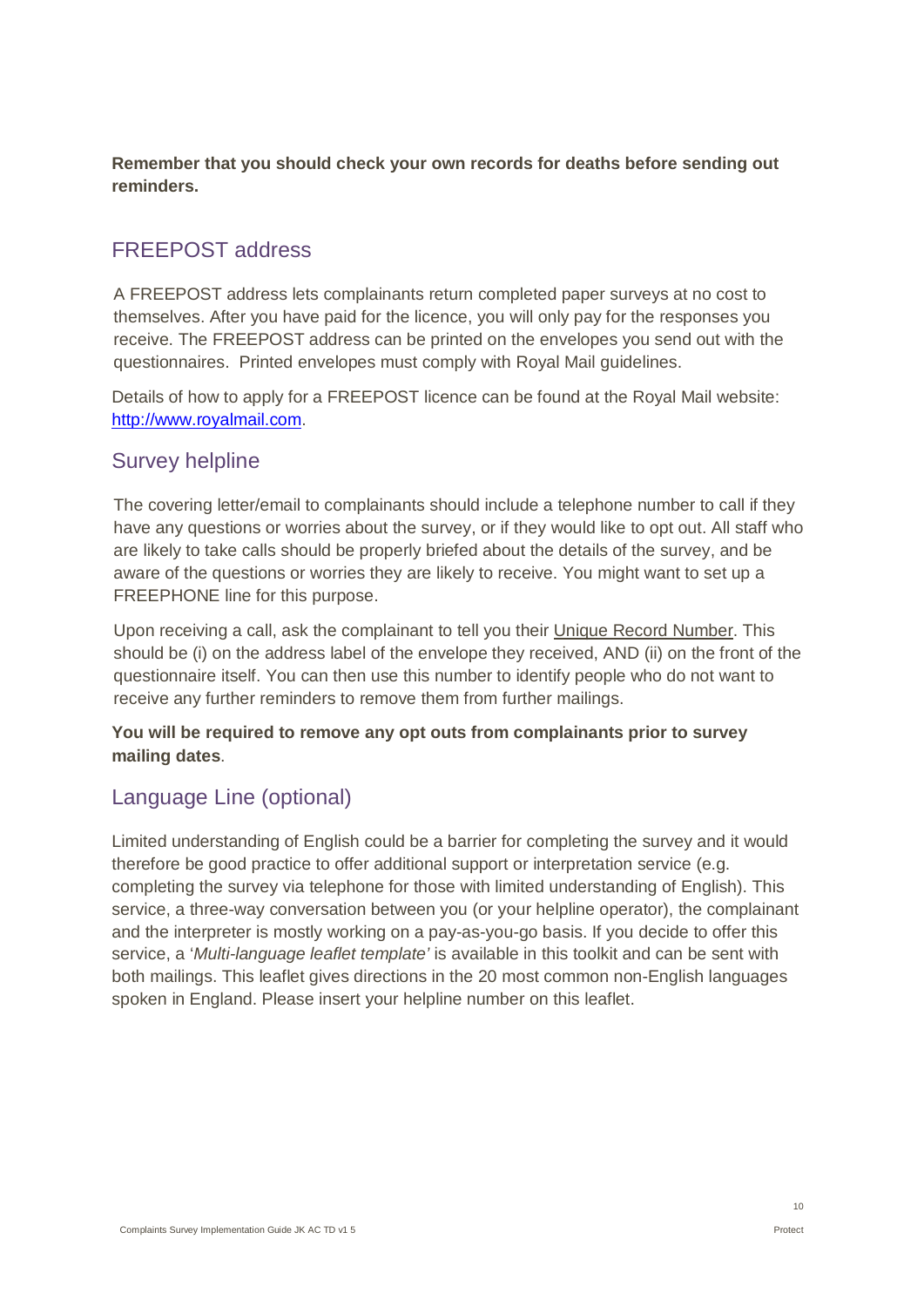### Storing completed questionnaires

**The data entered from completed questionnaires must be stored in a separate file and computer to the lists of complainants' names. If you have carried out an online survey as well as sent paper based questionnaires then the data should be combined in the data entry spreadsheet. Mailing lists of complainants' names and addresses should be destroyed when the mailing process is complete. Paper questionnaires should be kept for six months after the fieldwork closes.** 

# <span id="page-12-0"></span>Data Protection and Confidentiality

When carrying out the survey, you will need to ensure that you comply with the Data Protection Act 1998, and ensure that all responses are kept confidential**. If you have not already done so, please ensure that you add research to your Data Protection Act registration, as one of the purposes for processing personal data supplied by data subjects.**

If you are part of an NHS Trust, you will also need to comply with the NHS Code of Practice on Confidentiality (2003)<sup>[6](#page-12-1)</sup>, which incorporates the Caldicott principles<sup>7</sup>.

It is important to make sure that any statements you make about complainant anonymity are accurate. In most cases when a survey is carried out by the organisation that the complainant complained to, it is not accurate to claim that complainant responses will be anonymous as the person within the organisation who receives the completed questionnaires is usually able to match these responses to complainant names and addresses.

Where there are likely to be fewer than 10 respondents to the survey, please note that the generalisability of the findings will be limited and should be treated with caution. Small numbers of respondents will also increase the likelihood that respondents can be identified, particularly where responses are broken down by demographic criteria.

It is essential that any survey is conducted in such a way that the complainants' confidentiality is respected and given a high priority. Complainants' responses must not be presented to anyone in a way that allows individuals to be identified. Additionally, the Survey Mailing file containing the complainants' names and addresses should be stored securely (password protected) and the raw data set should not be provided to any member of staff at the organisation who does not need to view it (i.e. those who are not directly working on the project).

 $\overline{a}$ 

<span id="page-12-1"></span>[<sup>6</sup>https://www.gov.uk/government/uploads/system/uploads/attachment\\_data/file/200146/Confidentiality](https://www.gov.uk/government/uploads/system/uploads/attachment_data/file/200146/Confidentiality_) NHS Code of Practice.pdf

<span id="page-12-2"></span><sup>7</sup> For more information please see: systems.hscic.gov.uk/infogov/igfaqs/quickreferencef.doc